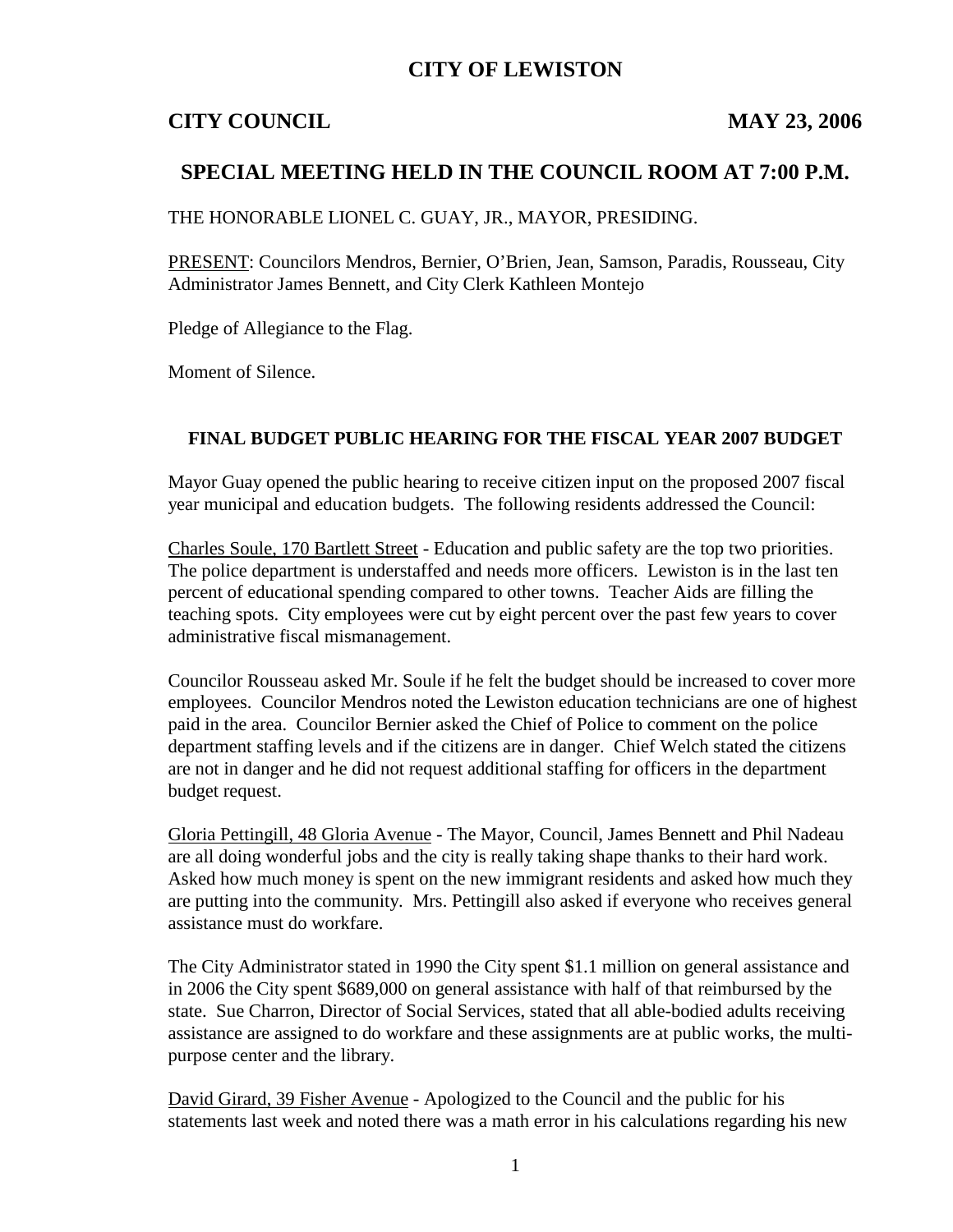property revaluation. He had stated it was a 300% increase and he said that he now realizes it was a 178% increase. He applauded the Council, Mayor and James Bennett for the decision to postpone the implementation of the revaluation. He noted it was a tough, challenging and stressful decision to make, but he noted it gave people hope and joy and they appreciate the action. He requested the Council rally the residents of Lewiston to drive to Augusta to make a point and to demand tax reform.

Jane Ouellette, 28 Tarr Avenue - Stated the Council and city staff are doing a lousy job and they are spending money like they are drunken sailors and are not accountable or responsible. She stated that the residents should not have to pay for the Council's mistakes.

Buddie Rackliff, 187 Sabattus Street - Said the group is doing a terrific job and he commends and applauds the decision on the revaluation delay. He noted the trash collection rate is increasing 54% from \$322 per year to \$600 per year. On top of this will be the stormwater utility tax. He asked why one and two family homes do not pay for trash pickup. He also urged the Council not to pass a budget without knowing how much the commercial and non profits will pay under the stormwater program.

The City Administrator stated the single family homes do not pay extra for trash pickup because they are not a business and the City views the multi-unit apartments as a business. The landlords own and operate the apartments as a profit making commercial business, and therefore need to pay the applicable costs.

Pierre Renault, 313 Ferry Road - He noted that the city taxes have gone down for the past few years, but the school and city budgets have increased. He wanted to know what the other revenue sources were and if the Council looked at cutting and reducing the budget.

The City Administrator reviewed the other funding sources such as state and federal funds, excise tax collection, other fees, etc. It was noted the Council will be reviewing budget cuts in the next two agenda items.

Paul Renault, 321 Ferry Road - Asked about the money for the aid to private and parochial schools. He noted it was mentioned at a previous budget workshop that using public funds for private use is not permitted. He wanted to know why the Council is making an exception for the parochial schools.

The City Administrator stated that state law allows the City to pay for transportation, text book and testing, and nursing services for Lewiston students attending parochial schools.

Gloria Pettingill, 48 Gloria Avenue - Asked when the city will have to start paying for new services that are being offered once the state stops paying for them. It was noted it varies with each program.

Roland Girardin, 36 Chadbourne Road - Stated he was glad the City postponed the revaluation and he noted the Council can not please everyone all the time.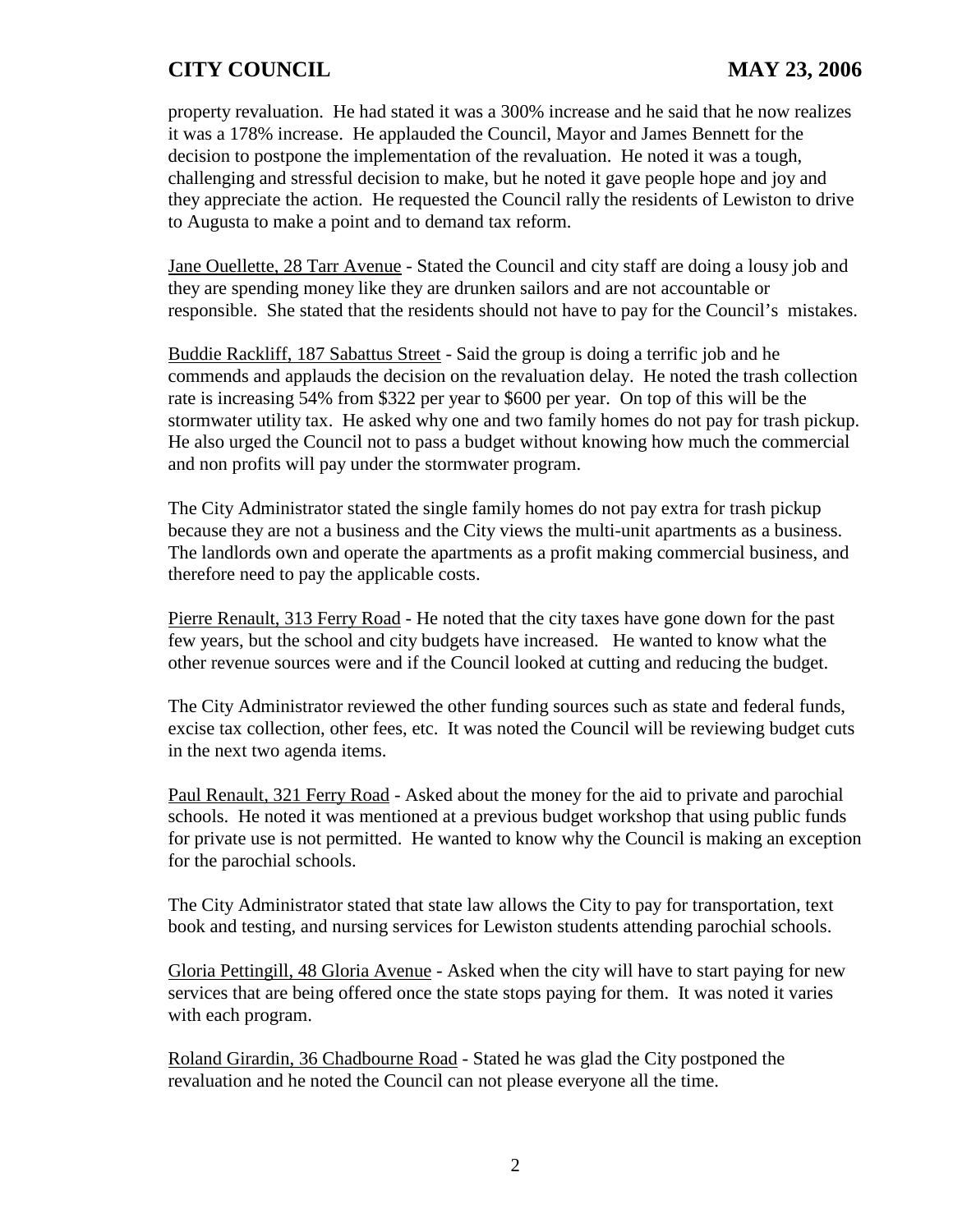Paul Renaud, 321 Ferry Road - Suggested that since the School Committee will be cutting an additional \$68,000 from their budget, that perhaps the city could do the same.

No other members of the public wished to speak on the budget and the Mayor closed the public hearing at 8:35pm. At this point, the Council took a ten minute recess.

#### **RECOMMENDATION FROM THE SCHOOL DEPARTMENT REGARDING FINAL ADJUSTMENTS TO THE 2007 FISCAL YEAR EDUCATION BUDGET**

Councilor Mendros stated that he would have proposed cutting more money from the school budget but he was absent during the School Board meeting when the budget vote was taken, due to a joint Lewiston-Auburn Council meeting held the same night.

# **VOTE (122-2006)**

Motion by Councilor Samson, seconded by Councilor O'Brien:

To receive the recommendation from the School Department regarding adjustments to the FY07 Education Budget and to amend the School Committee's original recommended budget as outlined in the attached material entitled FY2007 School Budget Adjustments:

| <b>EXPENDITURES</b>                        | <b>ADJUSTMENTS</b> |              |
|--------------------------------------------|--------------------|--------------|
| <b>School Committee Recommended Budget</b> |                    | \$41,427,116 |
| <b>Description</b>                         | <b>Amount</b>      |              |
| Reduce Health Insurance & Fuel Cost        | (96, 330)          |              |
| <b>Add 2 Portable Classrooms</b>           | 23,952             |              |
| <b>Excavate site for Portables</b>         | 25,000             |              |
| Slab, Restrooms, Plumbing                  | 20,000             |              |
| Electrical & Data Ports                    | 10,500             |              |
| Deduct MPC operating costs                 | (253,716)          |              |
| <b>Add'l School Reduction</b>              | (68,000)           |              |
| <b>Total School Expend. Adjustments</b>    | (338, 594)         | (338, 594)   |
| <b>Revised School Budget</b>               |                    | \$41,088,522 |

#### **FY2007 School Budget Adjustment Recommendations**

Passed - Vote 7-0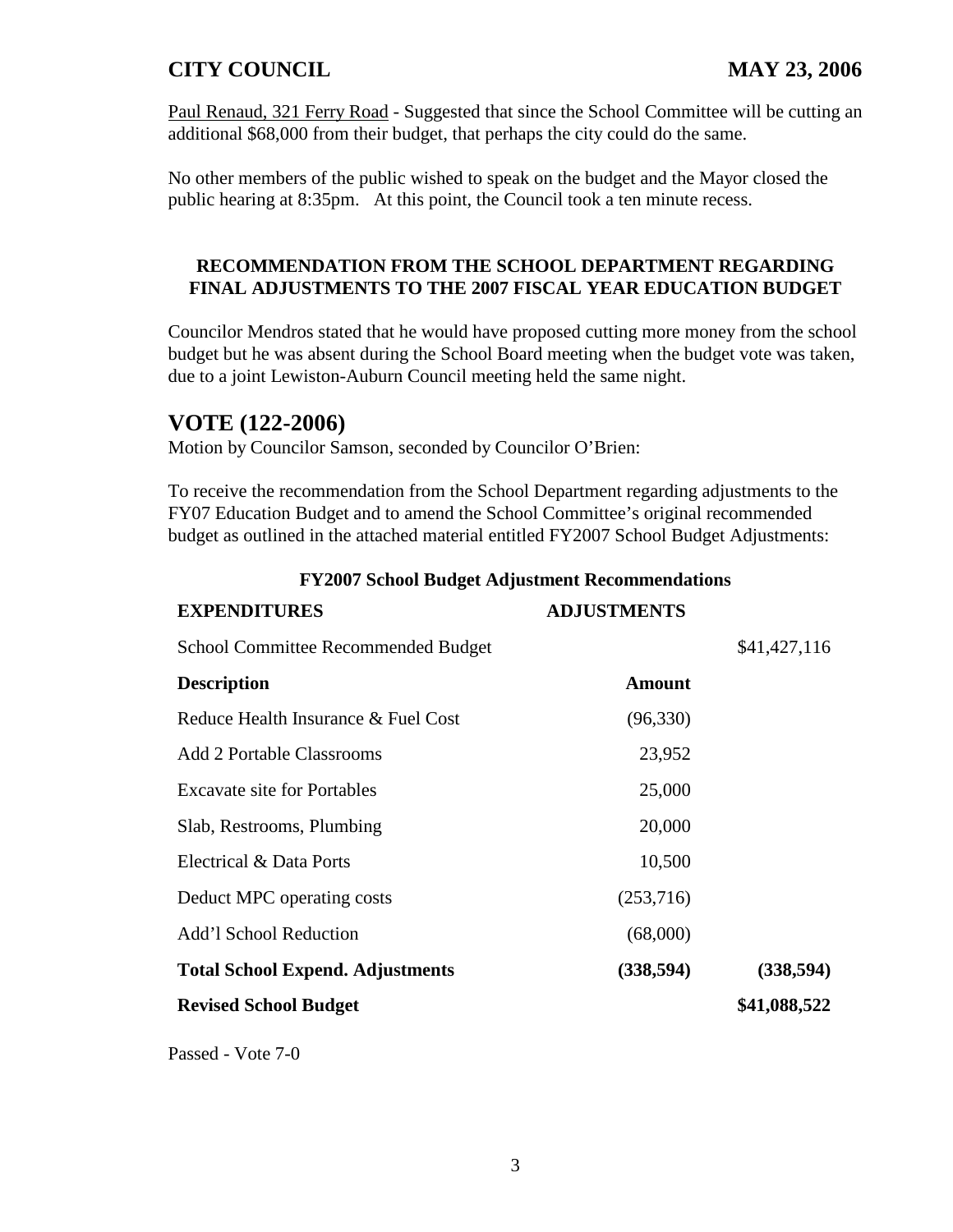#### **FINAL ADJUSTMENTS TO THE 2007 FISCAL YEAR BUDGET**

Councilors debated the pros and cons of implementing the stormwater utility district program for a full year or for a half year.

# **VOTE (123-2006)**

Motion by Councilor Paradis, seconded by Councilor Bernier:

To implement the stormwater utility district for a half year, beginning January 2007. Did Not Pass - Vote 2-5 (Councilors Paradis and Rousseau in favor; Councilors O'Brien, Jean, Samson, Mendros and Bernier opposed)

Councilors then debated and discussed the pros and cons of the municipal waste collection for the churches, parochial schools and non profit organizations.

# **VOTE (124-2006)**

Motion by Councilor Rousseau, seconded by Councilor Bernier:

To strike \$27,300 from the budget for the waste collection line item for the parochial schools and non profits. Did Not Pass - Vote 3-4 (Councilors Paradis, Rousseau, Bernier in favor; Councilors O'Brien, Jean, Samson and Mendros opposed)

# **VOTE (125-2006)**

Motion by Councilor Samson, seconded by Councilor Jean:

To amend the City Administrator's original recommended budget as outlined in the attached material entitled FY2007 City Council Budget Adjustments:

#### **FY2007 City Council Budget Adjustments**

| <b>EXPENDITURES</b>                 | <b>ADJUSTMENTS</b> |               |              |
|-------------------------------------|--------------------|---------------|--------------|
| Administrator Recommended Budget    |                    |               | \$42,408,124 |
| <b>Description</b>                  |                    | <b>Amount</b> |              |
| LAEGC Contribution (TIF funded)     |                    | (106, 429)    |              |
| <b>Reduce Traffic Study Cost</b>    |                    | (4,200)       |              |
| Collection Schools, Churches, N.P's |                    | 27,300        |              |
| <b>MPC</b> - Salaries               | 46,696             |               |              |
| MPC - Overtime                      | 2,992              |               |              |
| MPC - Temp Wages                    | 2,000              |               |              |
| MPC - Light/Water/Gas               | 39,319             |               |              |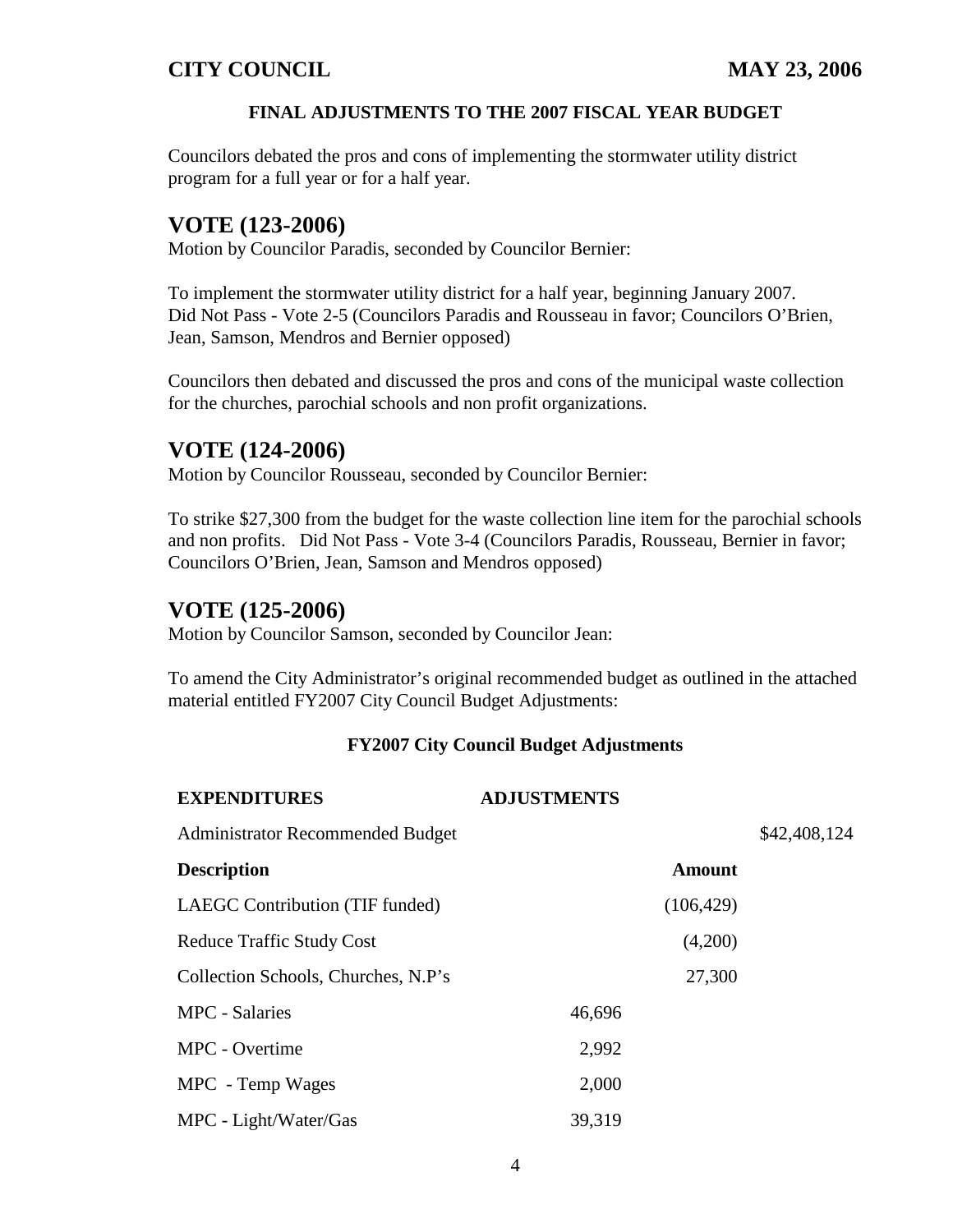| <b>Description</b>                      |         | <b>Amount</b> |
|-----------------------------------------|---------|---------------|
| <b>MPC</b> - Outside Rental             | 4,350   |               |
| <b>MPC</b> - Special Rentals            | 581     |               |
| MPC - Repairs to Equip.                 | 2,500   |               |
| MPC - Misc. Serv.                       | 2,250   |               |
| <b>MPC</b> - Contract Waste Collection  | 1,680   |               |
| MPC - Fuel Supplies                     | 56,046  |               |
| MPC - Household Supplies                | 5,000   |               |
| <b>MPC</b> - Recreational Supplies      | 1,400   |               |
| MPC - Other Supplies                    | 855     |               |
| MPC - Household Equip.                  | 4,476   |               |
| MPC - Maintenance Equip.                | 2,700   |               |
| MPC - Buildings & Structures            | 28,544  |               |
| MPC - Sub-total                         | 201,389 | 201,389       |
| <b>LMRC</b> funding                     |         | (50,000)      |
| Debt Service Principal                  |         | (5,000)       |
| Debt Service Interest                   |         | (1,650)       |
| <b>Contract. School Nurse</b>           |         | 20,000        |
| <b>Storm Water</b>                      |         | (1,526,000)   |
| <b>Regulatory Compliance (Leachate)</b> |         | (5,000)       |
| <b>Agricultural Equipment</b>           |         | (10,000)      |
| Building & Structure                    |         | (8,000)       |
| <b>LMRC</b>                             |         | (5,000)       |
| <b>Auto Insurance</b>                   |         | (1,500)       |
| <b>Property Insurance</b>               |         | (1,100)       |
| <b>General Liability Insurance</b>      |         | (2,500)       |
| <b>Employee Health Insurance</b>        |         | (10,000)      |
| <b>Credit for Employee Turnover</b>     |         | (19,900)      |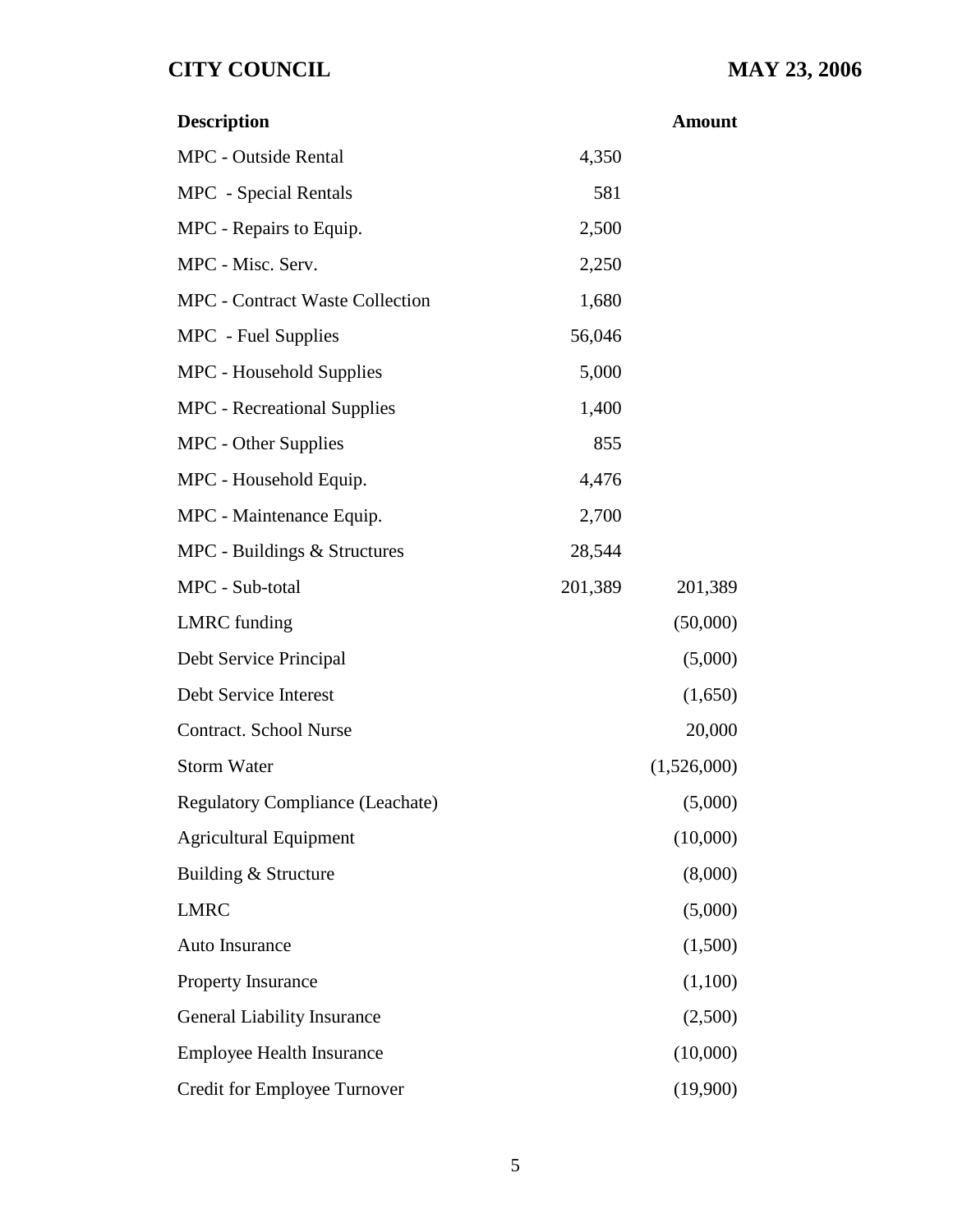| <b>Description</b>                                   | Amount      |              |
|------------------------------------------------------|-------------|--------------|
| <b>Reserve for Contingencies</b>                     | (5,000)     |              |
| <b>Total Adjustments City</b><br><b>Expenditures</b> | (1,512,590) | (1,512,590)  |
| <b>Revised Budget</b>                                |             | \$40,895,534 |

#### **REVENUES**

| <b>Description</b>               | Amount  |
|----------------------------------|---------|
| <b>Highway Block Grant</b>       | 225,076 |
| PILOT - CCI                      | 41,000  |
| <b>Total Revenue Adjustments</b> | 266,076 |

Passed - Vote 7-0

#### **APPROVAL OF AID TO PRIVATE AND PAROCHIAL SCHOOLS**

### **VOTE (126-2006)**

Motion by Councilor Jean, seconded by Councilor Mendros:

To accept the recommendation of the Finance Director, and to establish the following allocation amounts for aid to private and parochial schools for textbook and testing services for Fiscal Year 2007:

|                  | <b>Elementary</b>   | <b>Secondary</b>    |
|------------------|---------------------|---------------------|
| <b>Testing</b>   | \$9.25 per student  | \$8.25 per student  |
| <b>Textbooks</b> | \$27.28 per student | \$40.43 per student |

To further authorize a payment of \$20,000 toward the cost of a School Nurse in the soon to be consolidated Lewiston parochial elementary school.

Passed - Vote 7-0

#### **APPROVAL OF MILEAGE REIMBURSEMENT RATES**

### **VOTE (127-2006)**

Motion by Councilor Jean, seconded by Councilor Paradis:

To authorize the Finance Director to approve payment for mileage reimbursement at the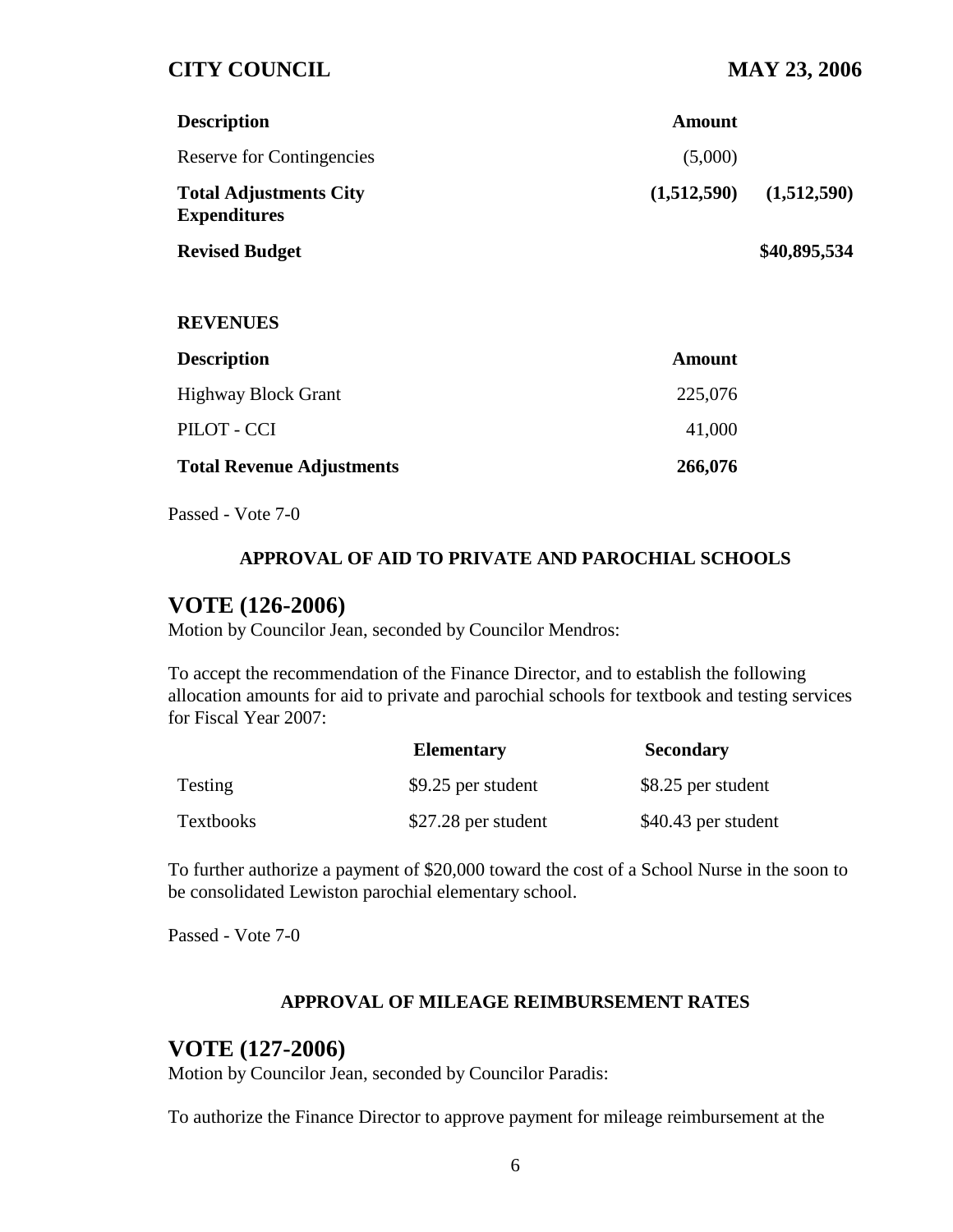rates and manner as budgeted for the authorized use of privately owned vehicles in the conduct of official city business for each respective position:

| <b>Position</b>                                                                 | <b>Allocation</b> |
|---------------------------------------------------------------------------------|-------------------|
| Mayor                                                                           | 500.00<br>\$      |
| <b>Deputy Finance Director/City Auditor</b>                                     | 125.00            |
| <b>Business Development Mgr Dep Dir of Economic &amp; Community Development</b> | 200.00            |
| <b>Chief Assessor</b>                                                           | 480.00            |
| City Clerk                                                                      | 300.00            |
| Deputy Treasurer                                                                | 100.00            |
| <b>Development Director</b> Assistant to the City Administrator                 | 200.00            |
| General Assistance Administrator Social Services Director                       | 100.00            |
| <b>Library Director</b>                                                         | 200.00            |
| <b>Recreation Director</b>                                                      | 1,200.00          |
| <b>Tax Collector</b>                                                            | 100.00            |

Per-mile basis. All others not specifically mentioned above shall be reimbursed at the standard rate allowed by the Internal Revenue Service, excepting motorcycles which shall be reimbursed at the rate of 75% of the rate established for other vehicles, plus tolls and parking supported by receipted vouchers other than meters.

Passed - Vote 7-0

#### **ADOPTION OF APPROPRIATION RESOLVE FOR FISCAL YEAR 2007**

Councilor Mendros stated he is excited and proud of this budget, noting it is the second year in a row that the Council has cut the mil rate. Councilor Paradis noted that the not for profit organizations in the City account for \$430 million in untaxable property. He said that if only five percent of this value was taxable by the city, it would lower the mil rate by forty cents more for all tax payers. He urged residents to contact the State Representatives and Senators to implement tax reform. Councilor Rousseau said he echos Councilor Paradis' remarks. Councilor O'Brien said the State gets money from the sales tax, property tax and income tax. She said the state delegation is aware of the issues and plans to set up a meeting with city leaders.

City Administrator James Bennett complimented the Council on a job well done during a difficult budget year, noting they balanced the "needs" vs. the "wants". He said the legislative delegation is always responsive and a strong part of the team. He noted this budget came in below all spending cap limitations - those of the City Charter and LD 1. The Finance Director said the GNP-IPD is 5.86% and the budget increase was 3.75%. He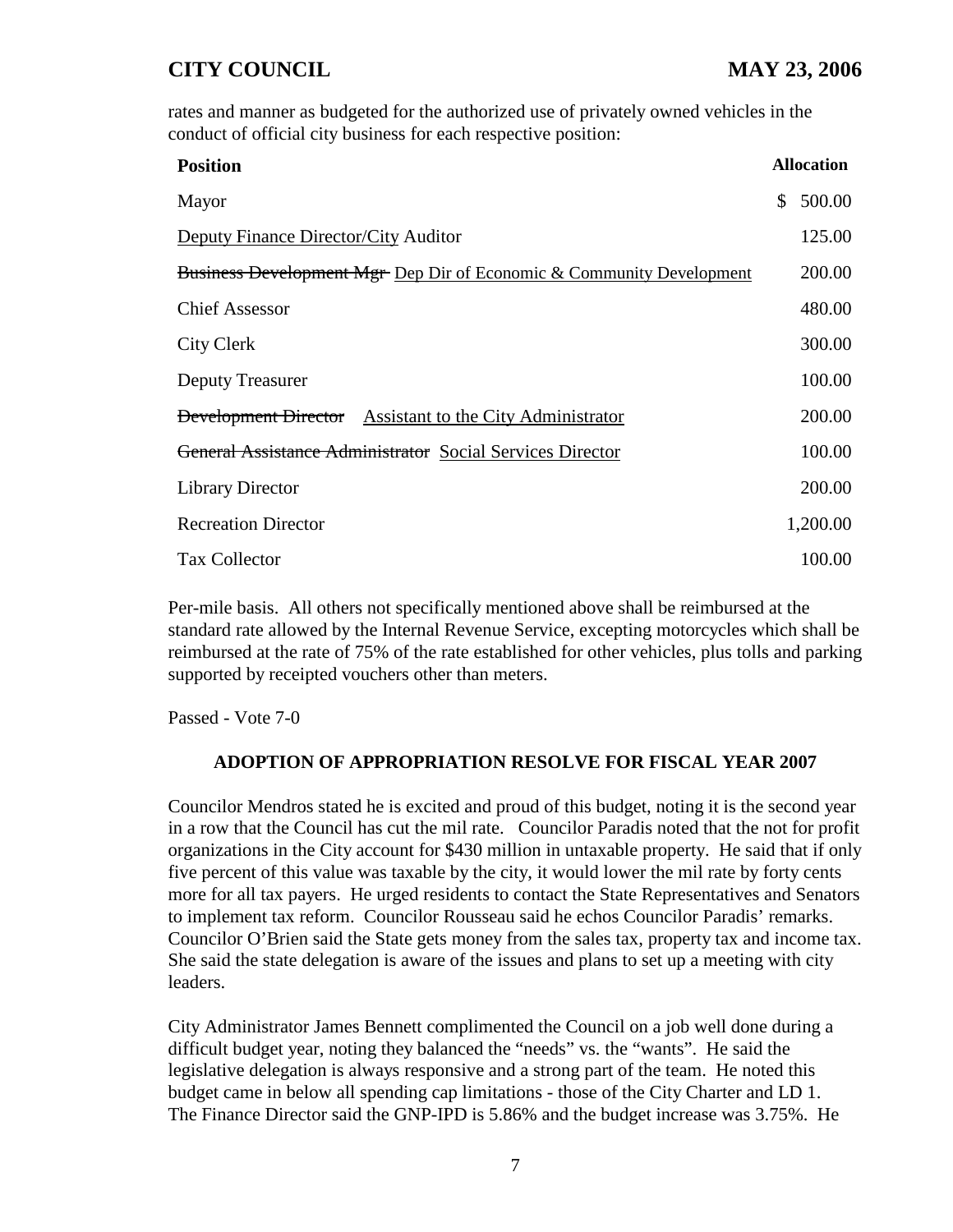noted the budget is \$1.3 million below the LD 1 allowance - substantially under the threshold. Councilor Bernier thanked the employees and staff for helping with the budget and also thanked the citizens for their dedication to the process and the Council for their hard work. She noted she is excited about the new tax rate.

# **VOTE (128-2006)**

Motion by Councilor Jean, seconded by Councilor Paradis:

To approve the Appropriation Resolve for Fiscal Year 2007 by a roll call vote:

RESOLVED, That there is hereby appropriated for the support of the several departments of the City of Lewiston for the fiscal year, commencing the first day of July, in the year of Our Lord, Two Thousand and Six, and ending the last day of June, in the year of Our Lord, Two Thousand and Seven, for the payment of the State and County Taxes, for ordinary indebtedness and expenses, for the interest on the debt, of the City of Lewiston, for the payment of lawful debts and dues from the City of Lewiston:

| <b>AGGREGATE BUDGET</b>     | \$81,984,056 |
|-----------------------------|--------------|
| <b>MEANS OF FINANCING:</b>  |              |
| <b>General Property Tax</b> | 39,694,411   |
| <b>Anticipated Revenues</b> | 41,123,637   |
| <b>Prior Year's Surplus</b> | 1,166,008    |
| <b>TOTAL</b>                | \$81,984,056 |

Passed - Vote 7-0

#### **ADOPTION OF WATER AND SEWER APPROPRIATION FOR FISCAL YEAR 2007**

The City Administrator noted there are no rate increases proposed for either the water rates or the sewer rates.

### **VOTE (129-2006)**

Motion by Councilor O'Brien, seconded by Councilor Jean:

To approve the Water and Sewer Appropriation for Fiscal Year 2007 by a roll call vote:

RESOLVED, That there is hereby appropriated for the support of the Water & Sewer Divisions of the City of Lewiston for the fiscal year, commencing the first day of July, in the year of Our Lord, Two Thousand and Six and ending the last day of June, in the year of Our Lord, Two Thousand and Seven: